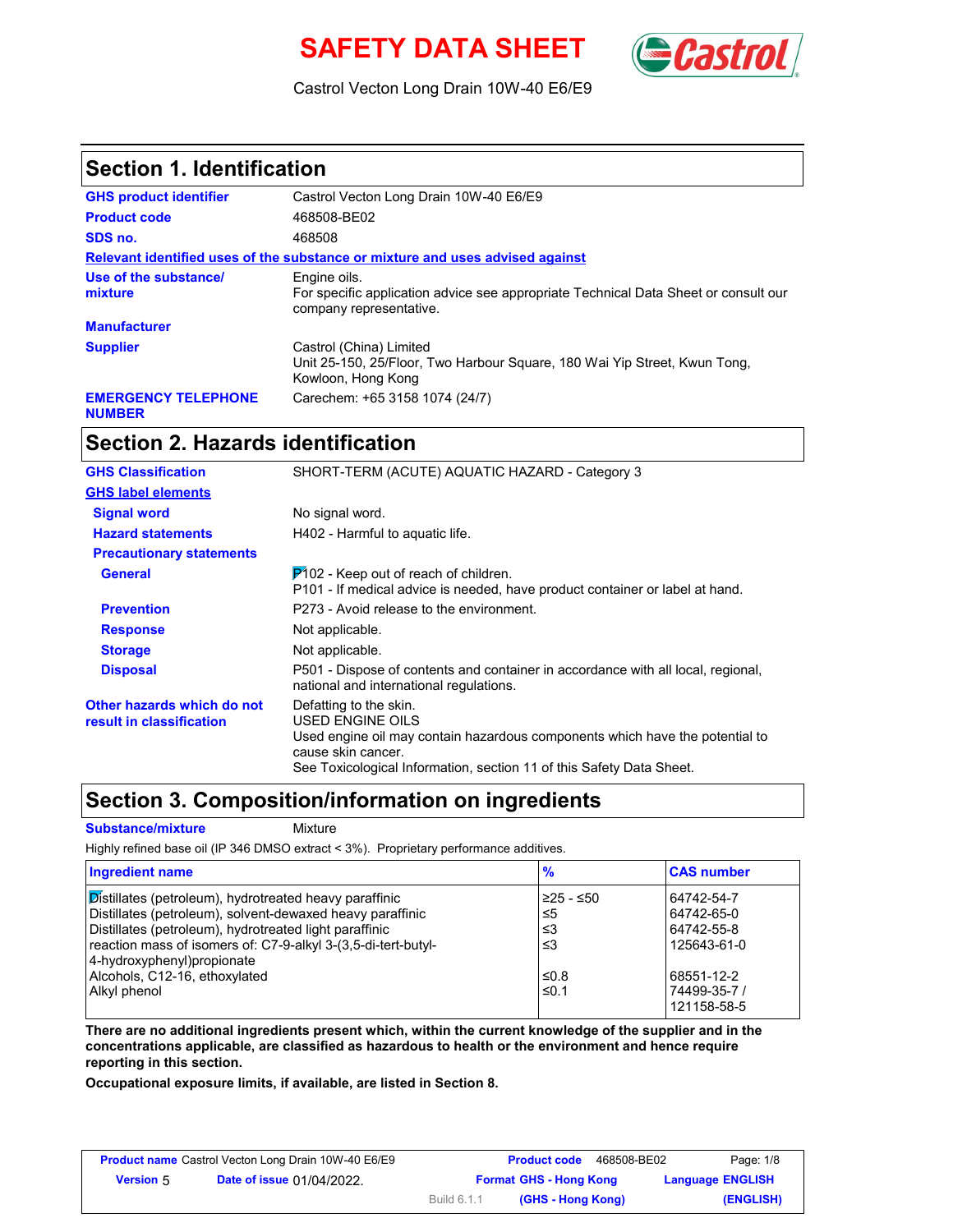## **Section 4. First aid measures**

| <b>Description of necessary first aid measures</b> |                                                                                                                                                                                                                                                                                                |
|----------------------------------------------------|------------------------------------------------------------------------------------------------------------------------------------------------------------------------------------------------------------------------------------------------------------------------------------------------|
| <b>Eye contact</b>                                 | In case of contact, immediately flush eyes with plenty of water for at least 15 minutes.<br>Eyelids should be held away from the eyeball to ensure thorough rinsing. Check for<br>and remove any contact lenses. Get medical attention.                                                        |
| <b>Inhalation</b>                                  | <b>If</b> inhaled, remove to fresh air. In case of inhalation of decomposition products in a<br>fire, symptoms may be delayed. The exposed person may need to be kept under<br>medical surveillance for 48 hours. Get medical attention if symptoms occur.                                     |
| <b>Skin contact</b>                                | Wash skin thoroughly with soap and water or use recognised skin cleanser.<br>Remove contaminated clothing and shoes. Wash clothing before reuse. Clean<br>shoes thoroughly before reuse. Get medical attention if symptoms occur.                                                              |
| <b>Ingestion</b>                                   | Do not induce vomiting unless directed to do so by medical personnel. Never give<br>anything by mouth to an unconscious person. If unconscious, place in recovery<br>position and get medical attention immediately. Get medical attention if adverse<br>health effects persist or are severe. |
| <b>Protection of first-aiders</b>                  | No action shall be taken involving any personal risk or without suitable training. It<br>may be dangerous to the person providing aid to give mouth-to-mouth resuscitation.                                                                                                                    |
| Most important symptoms/effects, acute and delayed |                                                                                                                                                                                                                                                                                                |

See Section 11 for more detailed information on health effects and symptoms.

**Notes to physician Specific treatments Indication of immediate medical attention and special treatment needed, if necessary** No specific treatment.  $\overline{\mathbf{\mathcal{V}}}$  reatment should in general be symptomatic and directed to relieving any effects. In case of inhalation of decomposition products in a fire, symptoms may be delayed.

The exposed person may need to be kept under medical surveillance for 48 hours.

# **Section 5. Firefighting measures**

| <b>Extinguishing media</b>                               |                                                                                                                                                                                                                                                                          |
|----------------------------------------------------------|--------------------------------------------------------------------------------------------------------------------------------------------------------------------------------------------------------------------------------------------------------------------------|
| <b>Suitable</b>                                          | Use foam or all-purpose dry chemical to extinguish.                                                                                                                                                                                                                      |
| <b>Not suitable</b>                                      | Do not use water jet.                                                                                                                                                                                                                                                    |
| <b>Specific hazards arising</b><br>from the chemical     | Fire water contaminated with this material must be contained and prevented from<br>being discharged to any waterway, sewer or drain. In a fire or if heated, a pressure<br>increase will occur and the container may burst. This material is harmful to aquatic<br>life. |
| <b>Hazardous thermal</b><br>decomposition products       | Combustion products may include the following:<br>carbon oxides (CO, CO <sub>2</sub> ) (carbon monoxide, carbon dioxide)<br>nitrogen oxides (NO, NO <sub>2</sub> etc.)                                                                                                   |
| <b>Special precautions for fire-</b><br><b>fighters</b>  | No action shall be taken involving any personal risk or without suitable training.<br>Promptly isolate the scene by removing all persons from the vicinity of the incident if<br>there is a fire.                                                                        |
| <b>Special protective</b><br>equipment for fire-fighters | Fire-fighters should wear positive pressure self-contained breathing apparatus<br>(SCBA) and full turnout gear.                                                                                                                                                          |

### **Section 6. Accidental release measures**

#### **Personal precautions, protective equipment and emergency procedures**

| For non-emergency<br>personnel                       | Contact emergency personnel. No action shall be taken involving any personal risk<br>or without suitable training. Evacuate surrounding areas. Keep unnecessary and<br>unprotected personnel from entering. Do not touch or walk through spilt material.<br>Avoid breathing vapour or mist. Provide adequate ventilation. Put on appropriate<br>personal protective equipment. Floors may be slippery; use care to avoid falling. |
|------------------------------------------------------|-----------------------------------------------------------------------------------------------------------------------------------------------------------------------------------------------------------------------------------------------------------------------------------------------------------------------------------------------------------------------------------------------------------------------------------|
| For emergency responders                             | Entry into a confined space or poorly ventilated area contaminated with vapour, mist<br>or fume is extremely hazardous without the correct respiratory protective equipment<br>and a safe system of work. Wear self-contained breathing apparatus. Wear a<br>suitable chemical protective suit. Chemical resistant boots. See also the<br>information in "For non-emergency personnel".                                           |
| <b>Environmental precautions</b>                     | Avoid dispersal of spilt material and runoff and contact with soil, waterways, drains<br>and sewers. Inform the relevant authorities if the product has caused environmental<br>pollution (sewers, waterways, soil or air). Water polluting material. May be harmful<br>to the environment if released in large quantities.                                                                                                       |
| Methods and material for containment and cleaning up |                                                                                                                                                                                                                                                                                                                                                                                                                                   |
| <b>Small spill</b>                                   | Stop leak if without risk. Move containers from spill area. Absorb with an inert<br>material and place in an appropriate waste disposal container. Dispose of via a<br>licensed waste disposal contractor.                                                                                                                                                                                                                        |

|                  | <b>Product name</b> Castrol Vecton Long Drain 10W-40 E6/E9 |             | <b>Product code</b><br>468508-BE02 | Page: 2/8               |
|------------------|------------------------------------------------------------|-------------|------------------------------------|-------------------------|
| <b>Version 5</b> | <b>Date of issue 01/04/2022.</b>                           |             | <b>Format GHS - Hong Kong</b>      | <b>Language ENGLISH</b> |
|                  |                                                            | Build 6.1.1 | (GHS - Hong Kong)                  | (ENGLISH)               |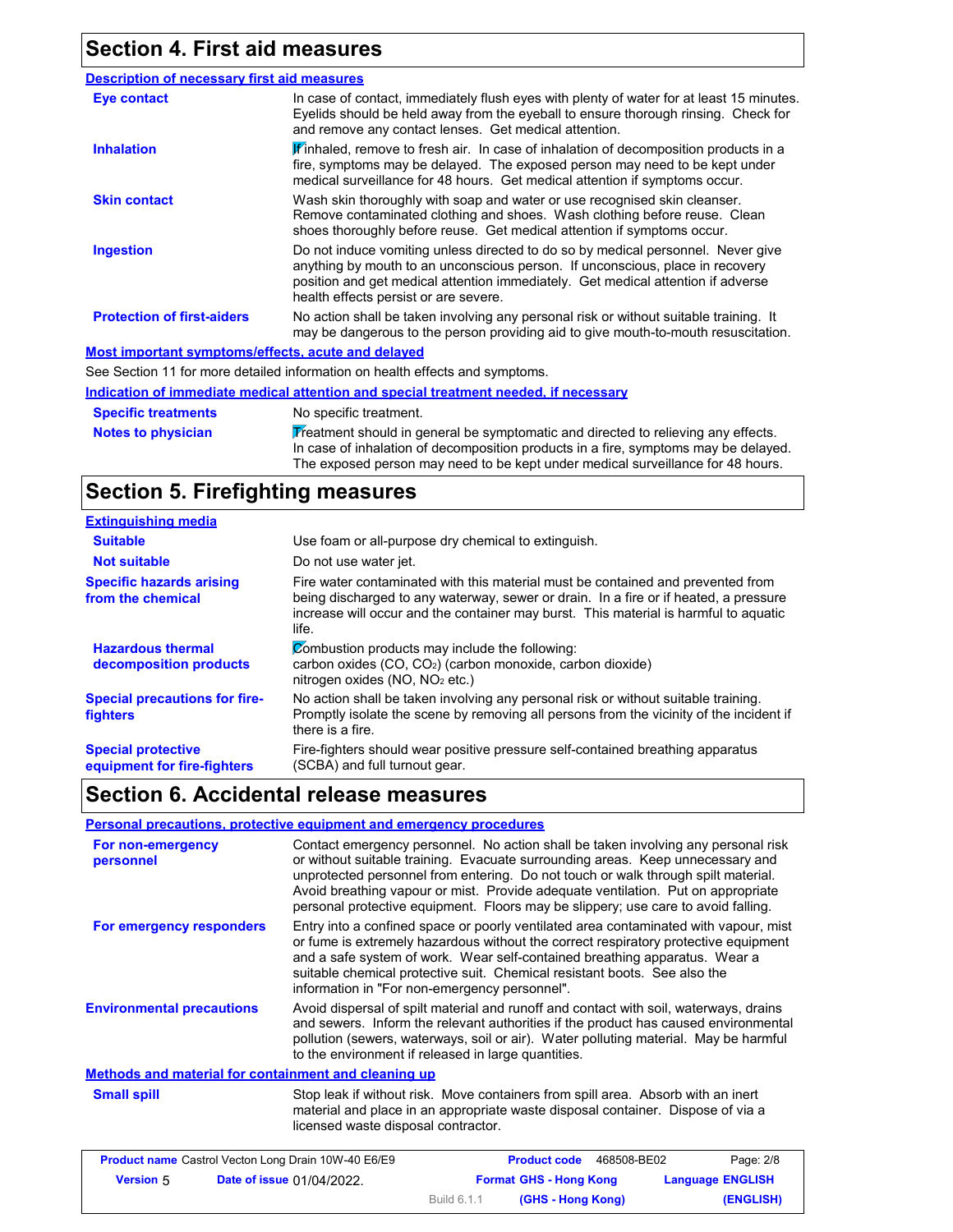#### **Section 6. Accidental release measures**

Large spill Stop leak if without risk. Move containers from spill area. Approach the release from upwind. Prevent entry into sewers, water courses, basements or confined areas. Contain and collect spillage with non-combustible, absorbent material e.g. sand, earth, vermiculite or diatomaceous earth and place in container for disposal according to local regulations. Contaminated absorbent material may pose the same hazard as the spilt product. Dispose of via a licensed waste disposal contractor.

#### **Section 7. Handling and storage**

| <b>Precautions for safe handling</b>             |                                                                                                                                                                                                                                                                                                                                                                                                                                                                                                                                                                                                |
|--------------------------------------------------|------------------------------------------------------------------------------------------------------------------------------------------------------------------------------------------------------------------------------------------------------------------------------------------------------------------------------------------------------------------------------------------------------------------------------------------------------------------------------------------------------------------------------------------------------------------------------------------------|
| <b>Protective measures</b>                       | Put on appropriate personal protective equipment (see Section 8). Do not ingest.<br>Avoid contact with eyes, skin and clothing. Avoid breathing vapour or mist. Keep in<br>the original container or an approved alternative made from a compatible material,<br>kept tightly closed when not in use. Empty containers retain product residue and<br>can be hazardous. Do not reuse container. Avoid contact of spilt material and<br>runoff with soil and surface waterways.                                                                                                                  |
| <b>Advice on general</b><br>occupational hygiene | Eating, drinking and smoking should be prohibited in areas where this material is<br>handled, stored and processed. Wash thoroughly after handling. Remove<br>contaminated clothing and protective equipment before entering eating areas. See<br>also Section 8 for additional information on hygiene measures.                                                                                                                                                                                                                                                                               |
| <b>Conditions for safe storage</b>               | Store in accordance with local regulations. Store in original container protected from<br>direct sunlight in a dry, cool and well-ventilated area, away from incompatible<br>materials (see Section 10) and food and drink. Keep container tightly closed and<br>sealed until ready for use. Store and use only in equipment/containers designed for<br>use with this product. Containers that have been opened must be carefully resealed<br>and kept upright to prevent leakage. Do not store in unlabelled containers. Use<br>appropriate containment to avoid environmental contamination. |
| <b>Not suitable</b>                              | Prolonged exposure to elevated temperature                                                                                                                                                                                                                                                                                                                                                                                                                                                                                                                                                     |

### **Section 8. Exposure controls/personal protection**

#### **Control parameters**

**Occupational exposure limits**

| <b>Ingredient name</b>                                               | <b>Exposure limits</b>                                                                                                                |
|----------------------------------------------------------------------|---------------------------------------------------------------------------------------------------------------------------------------|
| Distillates (petroleum), hydrotreated heavy paraffinic               | Labour Department, OS&H Branch (Hong<br>Kong, 4/2002).<br>STEL: 10 mg/m <sup>3</sup> 15 minutes.<br>TWA: 5 mg/m <sup>3</sup> 8 hours. |
| Distillates (petroleum), solvent-dewaxed heavy paraffinic            | Labour Department, OS&H Branch (Hong<br>Kong, 4/2002).<br>STEL: 10 mg/m <sup>3</sup> 15 minutes.<br>TWA: 5 mg/m <sup>3</sup> 8 hours. |
| Distillates (petroleum), hydrotreated light paraffinic               | Labour Department, OS&H Branch (Hong<br>Kong, 4/2002).<br>STEL: 10 mg/m <sup>3</sup> 15 minutes.<br>TWA: $5 \text{ mg/m}^3$ 8 hours.  |
| Lubricating oils (petroleum), C20-50, hydrotreated neutral oil-based | Labour Department, OS&H Branch (Hong<br>Kong, 4/2002).<br>STEL: 10 mg/m <sup>3</sup> 15 minutes.<br>TWA: 5 mg/m <sup>3</sup> 8 hours. |

Whilst specific OELs for certain components may be shown in this section, other components may be present in any mist, vapour or dust produced. Therefore, the specific OELs may not be applicable to the product as a whole and are provided for guidance only.

#### **Recommended monitoring procedures**

If this product contains ingredients with exposure limits, personal, workplace atmosphere or biological monitoring may be required to determine the effectiveness of the ventilation or other control measures and/or the necessity to use respiratory protective equipment. Reference should be made to appropriate monitoring standards. Reference to national guidance documents for methods for the determination of hazardous substances will also be required.

|                  | <b>Product name</b> Castrol Vecton Long Drain 10W-40 E6/E9 |             | <b>Product code</b><br>468508-BE02 | Page: 3/8               |
|------------------|------------------------------------------------------------|-------------|------------------------------------|-------------------------|
| <b>Version</b> 5 | <b>Date of issue 01/04/2022.</b>                           |             | <b>Format GHS - Hong Kong</b>      | <b>Language ENGLISH</b> |
|                  |                                                            | Build 6.1.1 | (GHS - Hong Kong)                  | (ENGLISH)               |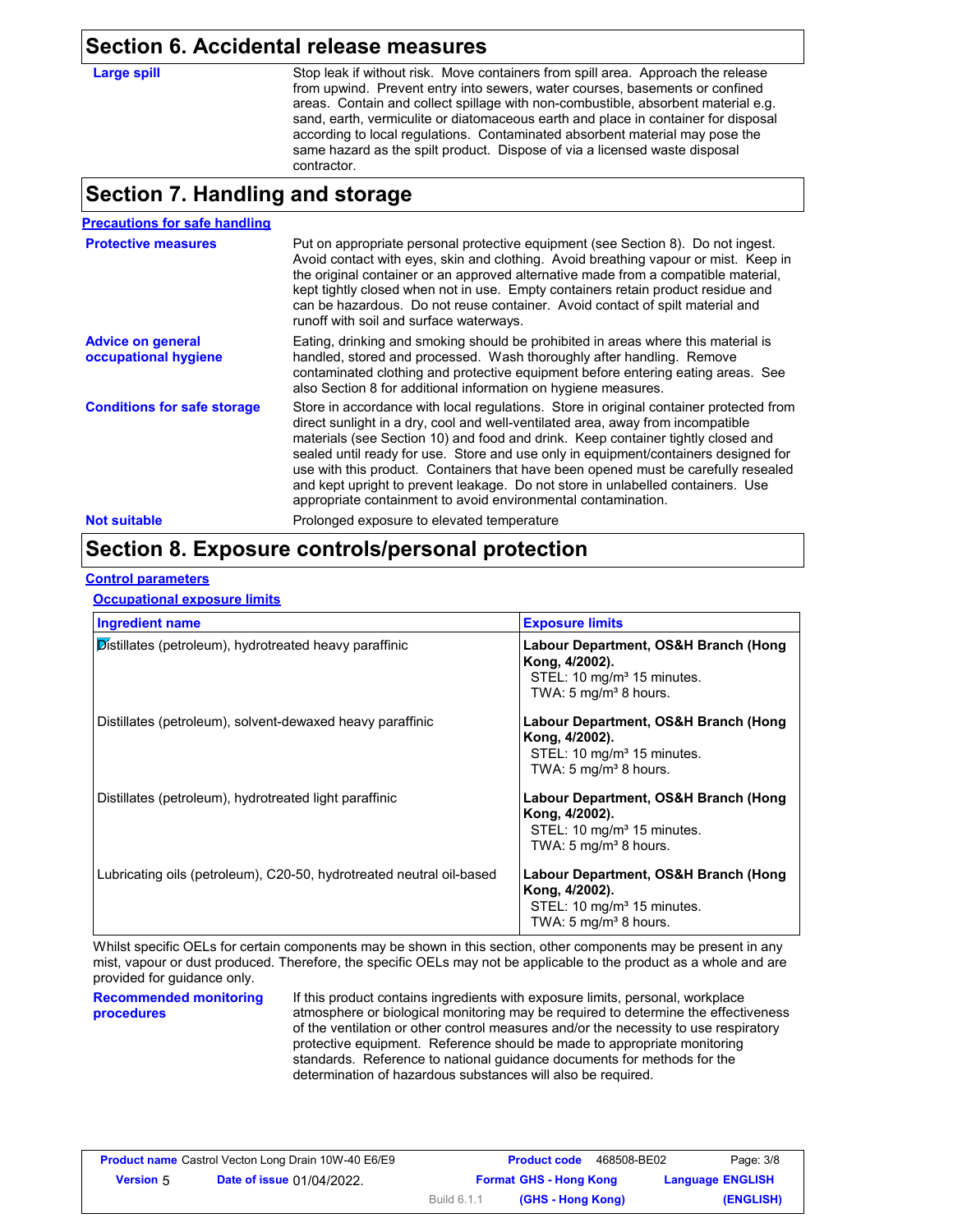### **Section 8. Exposure controls/personal protection**

| <b>Appropriate engineering</b><br>controls | Provide exhaust ventilation or other engineering controls to keep the relevant<br>airborne concentrations below their respective occupational exposure limits.<br>All activities involving chemicals should be assessed for their risks to health, to<br>ensure exposures are adequately controlled. Personal protective equipment should<br>only be considered after other forms of control measures (e.g. engineering controls)<br>have been suitably evaluated. Personal protective equipment should conform to<br>appropriate standards, be suitable for use, be kept in good condition and properly<br>maintained.<br>Your supplier of personal protective equipment should be consulted for advice on<br>selection and appropriate standards. For further information contact your national<br>organisation for standards.<br>The final choice of protective equipment will depend upon a risk assessment. It is<br>important to ensure that all items of personal protective equipment are compatible. |
|--------------------------------------------|---------------------------------------------------------------------------------------------------------------------------------------------------------------------------------------------------------------------------------------------------------------------------------------------------------------------------------------------------------------------------------------------------------------------------------------------------------------------------------------------------------------------------------------------------------------------------------------------------------------------------------------------------------------------------------------------------------------------------------------------------------------------------------------------------------------------------------------------------------------------------------------------------------------------------------------------------------------------------------------------------------------|
| <b>Environmental exposure</b><br>controls  | Emissions from ventilation or work process equipment should be checked to ensure<br>they comply with the requirements of environmental protection legislation. In some<br>cases, fume scrubbers, filters or engineering modifications to the process equipment<br>will be necessary to reduce emissions to acceptable levels.                                                                                                                                                                                                                                                                                                                                                                                                                                                                                                                                                                                                                                                                                 |
| <b>Individual protection measures</b>      |                                                                                                                                                                                                                                                                                                                                                                                                                                                                                                                                                                                                                                                                                                                                                                                                                                                                                                                                                                                                               |
| <b>Hygiene measures</b>                    | Wash hands, forearms and face thoroughly after handling chemical products, before<br>eating, smoking and using the lavatory and at the end of the working period.<br>Appropriate techniques should be used to remove potentially contaminated clothing.<br>Wash contaminated clothing before reusing. Ensure that eyewash stations and<br>safety showers are close to the workstation location.                                                                                                                                                                                                                                                                                                                                                                                                                                                                                                                                                                                                               |
| <b>Eye protection</b>                      | Safety glasses with side shields.                                                                                                                                                                                                                                                                                                                                                                                                                                                                                                                                                                                                                                                                                                                                                                                                                                                                                                                                                                             |
| <b>Skin protection</b>                     |                                                                                                                                                                                                                                                                                                                                                                                                                                                                                                                                                                                                                                                                                                                                                                                                                                                                                                                                                                                                               |
| <b>Hand protection</b>                     | Wear protective gloves if prolonged or repeated contact is likely. Wear chemical<br>resistant gloves. Recommended: Nitrile gloves. The correct choice of protective<br>gloves depends upon the chemicals being handled, the conditions of work and use,<br>and the condition of the gloves (even the best chemically resistant glove will break<br>down after repeated chemical exposures). Most gloves provide only a short time of<br>protection before they must be discarded and replaced. Because specific work<br>environments and material handling practices vary, safety procedures should be<br>developed for each intended application. Gloves should therefore be chosen in<br>consultation with the supplier/manufacturer and with a full assessment of the<br>working conditions.                                                                                                                                                                                                               |
| <b>Skin protection</b>                     | Use of protective clothing is good industrial practice.<br>Personal protective equipment for the body should be selected based on the task<br>being performed and the risks involved and should be approved by a specialist<br>before handling this product.<br>Cotton or polyester/cotton overalls will only provide protection against light<br>superficial contamination that will not soak through to the skin. Overalls should be<br>laundered on a regular basis. When the risk of skin exposure is high (e.g. when<br>cleaning up spillages or if there is a risk of splashing) then chemical resistant aprons<br>and/or impervious chemical suits and boots will be required.                                                                                                                                                                                                                                                                                                                         |
| <b>Other skin protection</b>               | Appropriate footwear and any additional skin protection measures should be<br>selected based on the task being performed and the risks involved and should be<br>approved by a specialist before handling this product.                                                                                                                                                                                                                                                                                                                                                                                                                                                                                                                                                                                                                                                                                                                                                                                       |
| <b>Respiratory protection</b>              | In case of insufficient ventilation, wear suitable respiratory equipment.<br>The correct choice of respiratory protection depends upon the chemicals being<br>handled, the conditions of work and use, and the condition of the respiratory<br>equipment. Safety procedures should be developed for each intended application.<br>Respiratory protection equipment should therefore be chosen in consultation with<br>the supplier/manufacturer and with a full assessment of the working conditions.                                                                                                                                                                                                                                                                                                                                                                                                                                                                                                         |

# **Section 9. Physical and chemical properties**

The conditions of measurement of all properties are at standard temperature and pressure unless otherwise indicated.

| <b>Appearance</b>                   |                                                            |             |                               |             |                         |
|-------------------------------------|------------------------------------------------------------|-------------|-------------------------------|-------------|-------------------------|
| <b>Physical state</b>               | Liquid.                                                    |             |                               |             |                         |
| <b>Colour</b>                       | Amber. [Light]                                             |             |                               |             |                         |
| <b>Odour</b>                        | Not available.                                             |             |                               |             |                         |
| <b>Odour threshold</b>              | Not available.                                             |             |                               |             |                         |
| pH                                  | Not applicable.                                            |             |                               |             |                         |
| <b>Melting point/freezing point</b> | Not available.                                             |             |                               |             |                         |
|                                     | <b>Product name</b> Castrol Vecton Long Drain 10W-40 E6/E9 |             | <b>Product code</b>           | 468508-BE02 | Page: 4/8               |
| <b>Version 5</b>                    | Date of issue 01/04/2022.                                  |             | <b>Format GHS - Hong Kong</b> |             | <b>Language ENGLISH</b> |
|                                     |                                                            | Build 6.1.1 | (GHS - Hong Kong)             |             | (ENGLISH)               |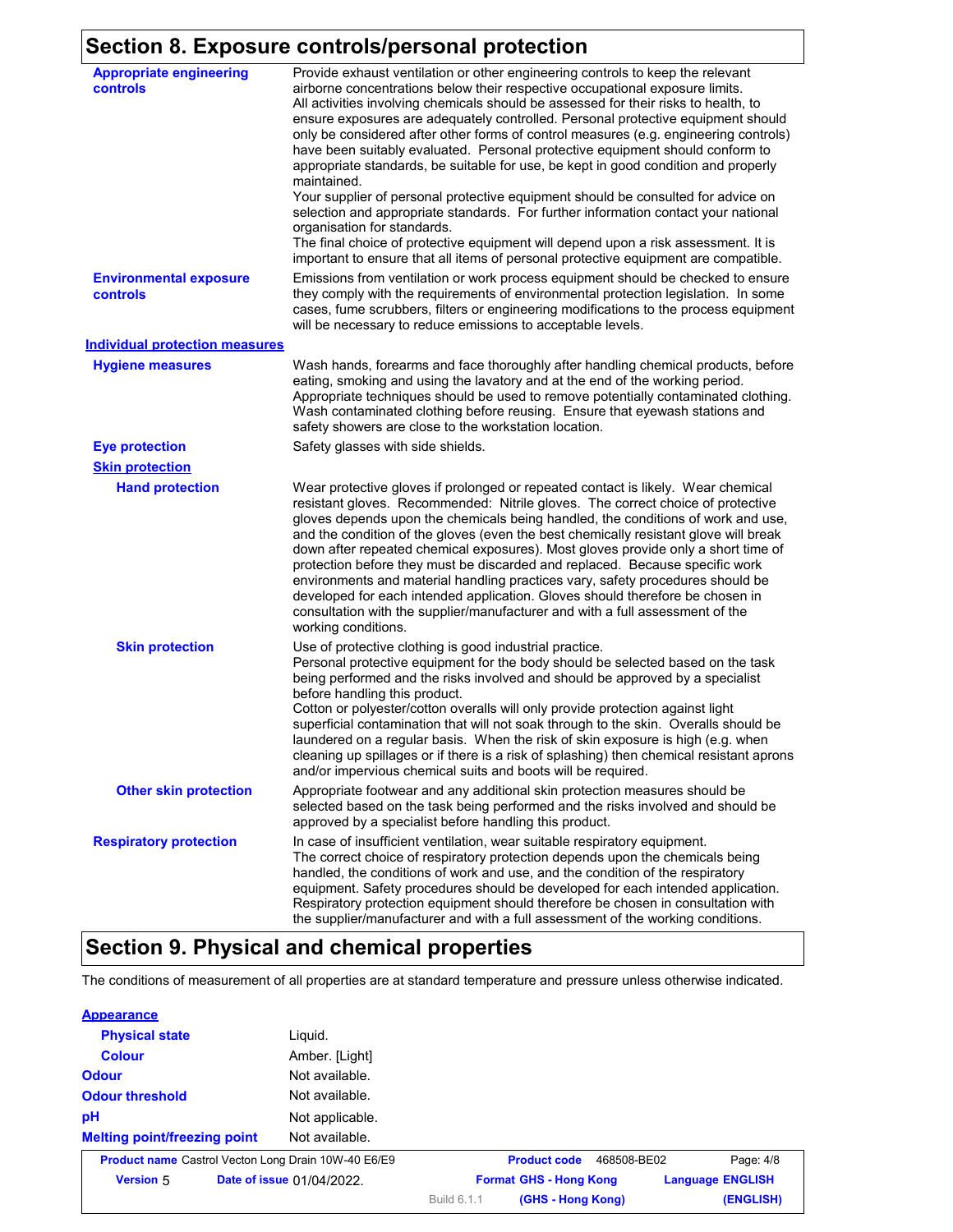## **Section 9. Physical and chemical properties**

**Boiling point, initial boiling point, and boiling range**

**Flammability**

**Lower and upper explosion limit/flammability limit**

**Vapour pressure**

Not available.

**Evaporation rate Not available.** Not available. **Drop Point** Not available. Not applicable. Based on - Physical state **Pour point**  $-42 \degree C$ **Flash point** Closed cup: 204°C (399.2°F)

|                                                                                |       |         | Vapour Pressure at 20°C |          | Vapour pressure at 50°C |               |  |
|--------------------------------------------------------------------------------|-------|---------|-------------------------|----------|-------------------------|---------------|--|
| <b>Ingredient name</b>                                                         | mm Hg | kPa     | <b>Method</b>           | mm<br>Hg | kPa                     | <b>Method</b> |  |
| Distillates (petroleum),<br>hydrotreated heavy<br>paraffinic                   | 0.08  | < 0.011 | <b>ASTM D 5191</b>      |          |                         |               |  |
| Lubricating oils<br>(petroleum), C20-50,<br>hydrotreated neutral oil-<br>based | 0.08  | < 0.011 | <b>ASTM D 5191</b>      |          |                         |               |  |
| Distillates (petroleum),<br>solvent-dewaxed heavy<br>paraffinic                | <0.08 | < 0.011 | <b>ASTM D 5191</b>      |          |                         |               |  |
| Distillates (petroleum),<br>hydrotreated light<br>paraffinic                   | <0.08 | < 0.011 | <b>ASTM D 5191</b>      |          |                         |               |  |
| Not available.<br>Not available.                                               |       |         |                         |          |                         |               |  |
| <1000 kg/m <sup>3</sup> (<1 g/cm <sup>3</sup> ) at 15 <sup>°</sup> C           |       |         |                         |          |                         |               |  |
| insoluble in water.                                                            |       |         |                         |          |                         |               |  |
| Not applicable.                                                                |       |         |                         |          |                         |               |  |
| <b>Ingredient name</b>                                                         |       | °C      | °F                      |          | <b>Method</b>           |               |  |
| reaction mass of isomers of:                                                   |       | 365     | 689                     |          |                         |               |  |

| <b>Decomposition temperature</b> |  |
|----------------------------------|--|
| <b>Viscosity</b>                 |  |

**Not available.** 4-hydroxyphenyl)propionate

C7-9-alkyl 3-(3,5-di-tert-butyl-

**Viscosity Kinematic: 99.3 mm<sup>2</sup>/s (99.3 cSt) at 40°C** Kinematic: 13.65 to 14.7 mm²/s (13.65 to 14.7 cSt) at 100°C

#### **Particle characteristics Median particle size** Not applicable.

**Partition coefficient: n-**

**Auto-ignition temperature** 

**Relative vapour density**

**Solubility**

**Density** 

**octanol/water**

**Relative density**

## **Section 10. Stability and reactivity**

| <b>Reactivity</b>                            | No specific test data available for this product. Refer to Conditions to avoid and<br>Incompatible materials for additional information.                                |
|----------------------------------------------|-------------------------------------------------------------------------------------------------------------------------------------------------------------------------|
| <b>Chemical stability</b>                    | The product is stable.                                                                                                                                                  |
| <b>Possibility of hazardous</b><br>reactions | Under normal conditions of storage and use, hazardous reactions will not occur.<br>Under normal conditions of storage and use, hazardous polymerisation will not occur. |
| <b>Conditions to avoid</b>                   | Avoid all possible sources of ignition (spark or flame).                                                                                                                |
| <b>Incompatible materials</b>                | Reactive or incompatible with the following materials: oxidising materials.                                                                                             |
| <b>Hazardous decomposition</b><br>products   | Under normal conditions of storage and use, hazardous decomposition products<br>should not be produced.                                                                 |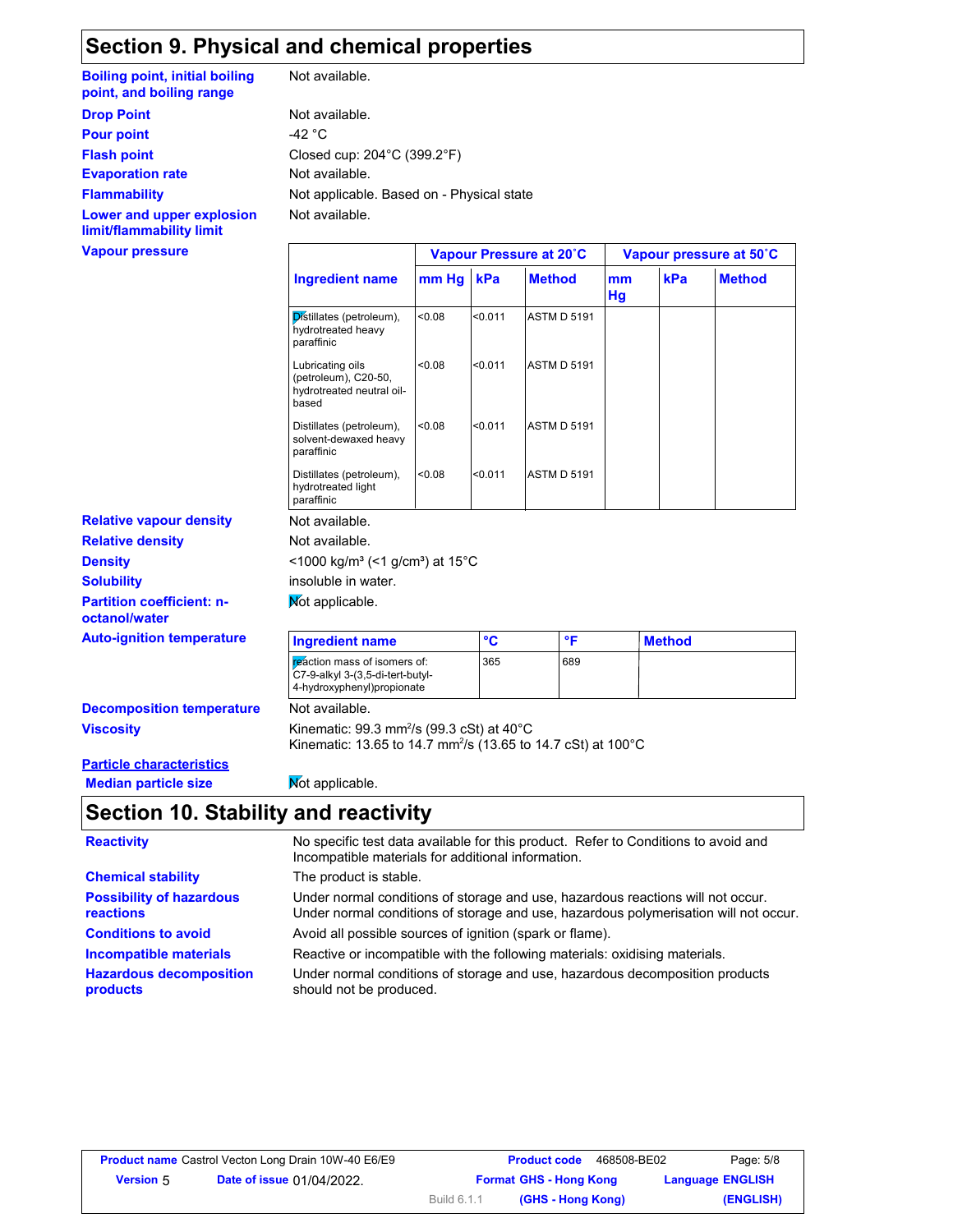## **Section 11. Toxicological information**

| <b>Information on toxicological effects</b>        |                                                                                                                                                                                                                                                                                                                                                                                                                    |
|----------------------------------------------------|--------------------------------------------------------------------------------------------------------------------------------------------------------------------------------------------------------------------------------------------------------------------------------------------------------------------------------------------------------------------------------------------------------------------|
| <b>Aspiration hazard</b>                           |                                                                                                                                                                                                                                                                                                                                                                                                                    |
| Mot available.                                     |                                                                                                                                                                                                                                                                                                                                                                                                                    |
| <b>Information on likely routes</b><br>of exposure | Routes of entry anticipated: Dermal, Inhalation.                                                                                                                                                                                                                                                                                                                                                                   |
| <b>Potential acute health effects</b>              |                                                                                                                                                                                                                                                                                                                                                                                                                    |
| <b>Eye contact</b>                                 | No known significant effects or critical hazards.                                                                                                                                                                                                                                                                                                                                                                  |
| <b>Inhalation</b>                                  | Exposure to decomposition products may cause a health hazard. Serious effects<br>may be delayed following exposure.                                                                                                                                                                                                                                                                                                |
| <b>Skin contact</b>                                | Defatting to the skin. May cause skin dryness and irritation.                                                                                                                                                                                                                                                                                                                                                      |
| <b>Ingestion</b>                                   | No known significant effects or critical hazards.                                                                                                                                                                                                                                                                                                                                                                  |
|                                                    | Symptoms related to the physical, chemical and toxicological characteristics                                                                                                                                                                                                                                                                                                                                       |
| <b>Eye contact</b>                                 | No specific data.                                                                                                                                                                                                                                                                                                                                                                                                  |
| <b>Inhalation</b>                                  | No specific data.                                                                                                                                                                                                                                                                                                                                                                                                  |
| <b>Skin contact</b>                                | Adverse symptoms may include the following:<br>irritation<br>dryness<br>cracking                                                                                                                                                                                                                                                                                                                                   |
| <b>Ingestion</b>                                   | No specific data.                                                                                                                                                                                                                                                                                                                                                                                                  |
|                                                    | Delayed and immediate effects as well as chronic effects from short and long-term exposure                                                                                                                                                                                                                                                                                                                         |
| <b>Eye contact</b>                                 | Potential risk of transient stinging or redness if accidental eye contact occurs.                                                                                                                                                                                                                                                                                                                                  |
| <b>Skin contact</b>                                | Prolonged or repeated contact can defat the skin and lead to irritation, cracking and/<br>or dermatitis.                                                                                                                                                                                                                                                                                                           |
| <b>Ingestion</b>                                   | Ingestion of large quantities may cause nausea and diarrhoea.                                                                                                                                                                                                                                                                                                                                                      |
| <b>Potential chronic health effects</b>            |                                                                                                                                                                                                                                                                                                                                                                                                                    |
| <b>General</b>                                     | <b>USED ENGINE OILS</b><br>Combustion products resulting from the operation of internal combustion engines<br>contaminate engine oils during use. Used engine oil may contain hazardous<br>components which have the potential to cause skin cancer. Frequent or prolonged<br>contact with all types and makes of used engine oil must therefore be avoided and a<br>high standard of personal hygiene maintained. |
| <b>Carcinogenicity</b>                             | No known significant effects or critical hazards.                                                                                                                                                                                                                                                                                                                                                                  |
| <b>Mutagenicity</b>                                | No known significant effects or critical hazards.                                                                                                                                                                                                                                                                                                                                                                  |
| <b>Teratogenicity</b>                              | No known significant effects or critical hazards.                                                                                                                                                                                                                                                                                                                                                                  |
| <b>Developmental effects</b>                       | No known significant effects or critical hazards.                                                                                                                                                                                                                                                                                                                                                                  |
| <b>Fertility effects</b>                           | No known significant effects or critical hazards.                                                                                                                                                                                                                                                                                                                                                                  |
|                                                    |                                                                                                                                                                                                                                                                                                                                                                                                                    |

#### **Section 12. Ecological information**

**Bioaccumulative potential Persistence and degradability Environmental effects** This material is harmful to aquatic life. Expected to be biodegradable.

This product is not expected to bioaccumulate through food chains in the environment.

| <b>Mobility</b>                     | Spillages may penetrate the soil causing ground water contamination.                                                      |
|-------------------------------------|---------------------------------------------------------------------------------------------------------------------------|
| <b>Other adverse effects</b>        | No known significant effects or critical hazards.                                                                         |
| <b>Other ecological information</b> | Spills may form a film on water surfaces causing physical damage to organisms.<br>Oxygen transfer could also be impaired. |

### **Section 13. Disposal considerations**

**Disposal methods** The generation of waste should be avoided or minimised wherever possible. Significant quantities of waste product residues should not be disposed of via the foul sewer but processed in a suitable effluent treatment plant. Dispose of surplus and non-recyclable products via a licensed waste disposal contractor. Disposal of this product, solutions and any by-products should at all times comply with the requirements of environmental protection and waste disposal legislation and any regional local authority requirements. Waste packaging should be recycled.

| <b>Product name</b> Castrol Vecton Long Drain 10W-40 E6/E9 |  |             | <b>Product code</b><br>468508-BE02 | Page: 6/8               |
|------------------------------------------------------------|--|-------------|------------------------------------|-------------------------|
| <b>Date of issue 01/04/2022.</b><br><b>Version</b> 5       |  |             | <b>Format GHS - Hong Kong</b>      | <b>Language ENGLISH</b> |
|                                                            |  | Build 6.1.1 | (GHS - Hong Kong)                  | (ENGLISH)               |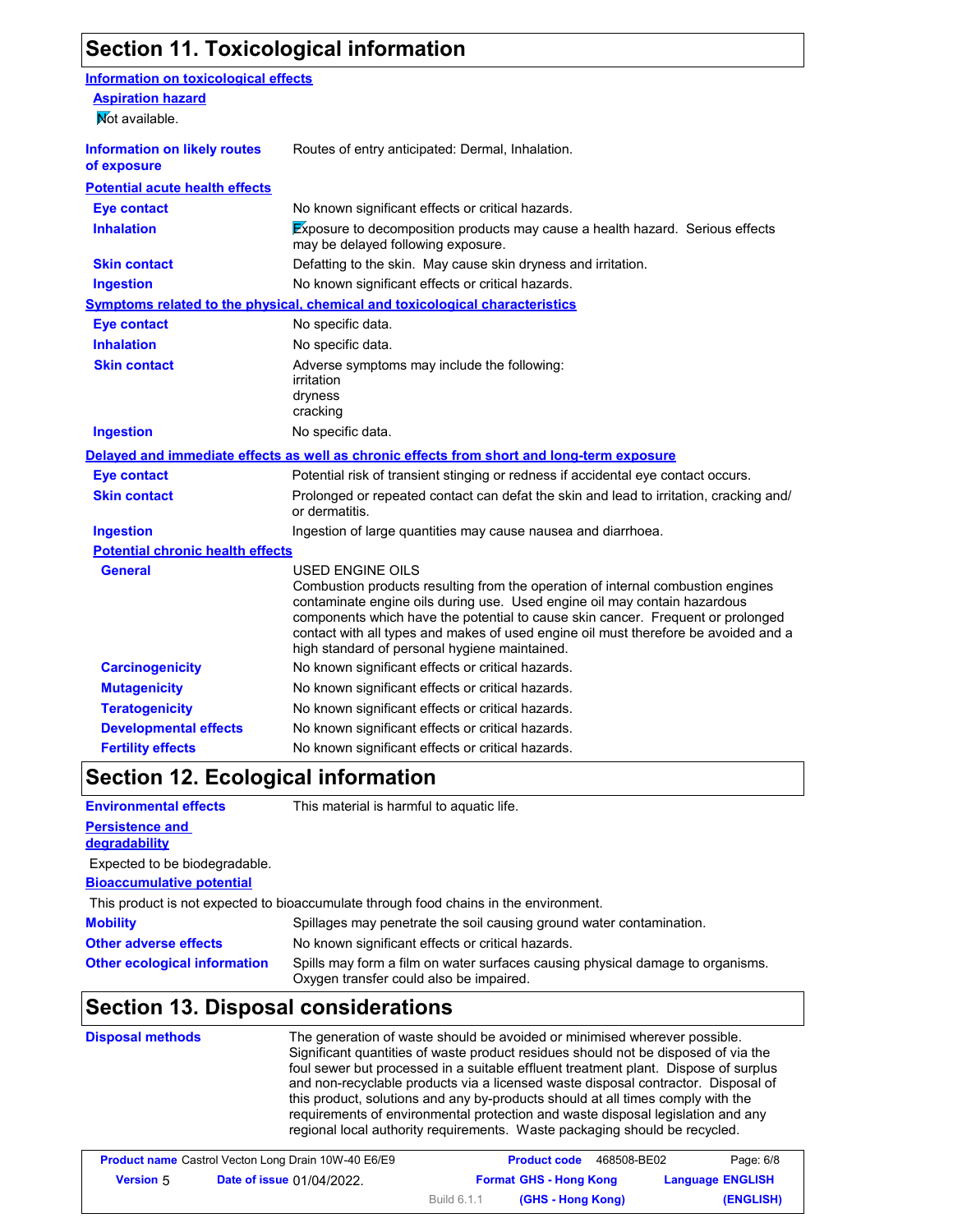## **Section 13. Disposal considerations**

Incineration or landfill should only be considered when recycling is not feasible. This material and its container must be disposed of in a safe way. Care should be taken when handling emptied containers that have not been cleaned or rinsed out. Empty containers or liners may retain some product residues. Avoid dispersal of spilt material and runoff and contact with soil, waterways, drains and sewers.

## **Section 14. Transport information**

|                                      | <b>IMDG</b>              | <b>IATA</b>    |
|--------------------------------------|--------------------------|----------------|
| <b>UN number</b>                     | Not regulated.           | Not regulated. |
| <b>UN proper</b><br>shipping name    | ٠                        |                |
| <b>Transport hazard</b><br>class(es) | $\overline{\phantom{a}}$ | -              |
| <b>Packing group</b>                 | $\blacksquare$           | -              |
| <b>Environmental</b><br>hazards      | No.                      | No.            |
| <b>Additional</b><br>information     | ۰                        |                |

**Special precautions for user** Not available.

**Transport in bulk according to IMO instruments** Not available.

#### **Section 15. Regulatory information**

#### **Regulation according to other foreign laws**

| <b>REACH Status</b>                                             | The company, as identified in Section 1, sells this product in the EU in compliance with the<br>current requirements of REACH. |
|-----------------------------------------------------------------|--------------------------------------------------------------------------------------------------------------------------------|
| <b>Australia inventory (AIIC)</b>                               | All components are listed or exempted.                                                                                         |
| <b>Canada inventory status</b>                                  | All components are listed or exempted.                                                                                         |
| <b>China inventory (IECSC)</b>                                  | At least one component is not listed.                                                                                          |
| <b>Japan inventory (CSCL)</b>                                   | All components are listed or exempted.                                                                                         |
| <b>Korea inventory (KECI)</b>                                   | All components are listed or exempted.                                                                                         |
| <b>Philippines inventory</b><br>(PICCS)                         | At least one component is not listed.                                                                                          |
| <b>Taiwan Chemical</b><br><b>Substances Inventory</b><br>(TCSI) | All components are listed or exempted.                                                                                         |
| <b>United States inventory</b><br>(TSCA 8b)                     | All components are active or exempted.                                                                                         |

# **Section 16. Other information**

| <b>History</b>                    |                                                                                                                                                                                                                                                                                                                                                                                                                                                                        |
|-----------------------------------|------------------------------------------------------------------------------------------------------------------------------------------------------------------------------------------------------------------------------------------------------------------------------------------------------------------------------------------------------------------------------------------------------------------------------------------------------------------------|
| Date of issue/Date of<br>revision | 01/04/2022                                                                                                                                                                                                                                                                                                                                                                                                                                                             |
| Date of previous issue            | 10/08/2021.                                                                                                                                                                                                                                                                                                                                                                                                                                                            |
| <b>Prepared by</b>                | <b>Product Stewardship</b>                                                                                                                                                                                                                                                                                                                                                                                                                                             |
| <b>Key to abbreviations</b>       | ACGIH = American Conference of Industrial Hygienists<br>CAS Number = Chemical Abstracts Service Registry Number<br>GHS = Globally Harmonized System of Classification and Labelling of Chemicals<br>IATA = International Air Transport Association<br>IMDG = International Maritime Dangerous Goods<br>OEL = Occupational Exposure Limit<br>REACH = Registration, Evaluation, Authorisation and Restriction of Chemicals<br>Regulation [Regulation (EC) No. 1907/2006] |

| <b>Product name</b> Castrol Vecton Long Drain 10W-40 E6/E9 |                                  |             | <b>Product code</b><br>468508-BE02 | Page: 7/8               |
|------------------------------------------------------------|----------------------------------|-------------|------------------------------------|-------------------------|
| <b>Version 5</b>                                           | <b>Date of issue 01/04/2022.</b> |             | <b>Format GHS - Hong Kong</b>      | <b>Language ENGLISH</b> |
|                                                            |                                  | Build 6.1.1 | (GHS - Hong Kong)                  | (ENGLISH)               |